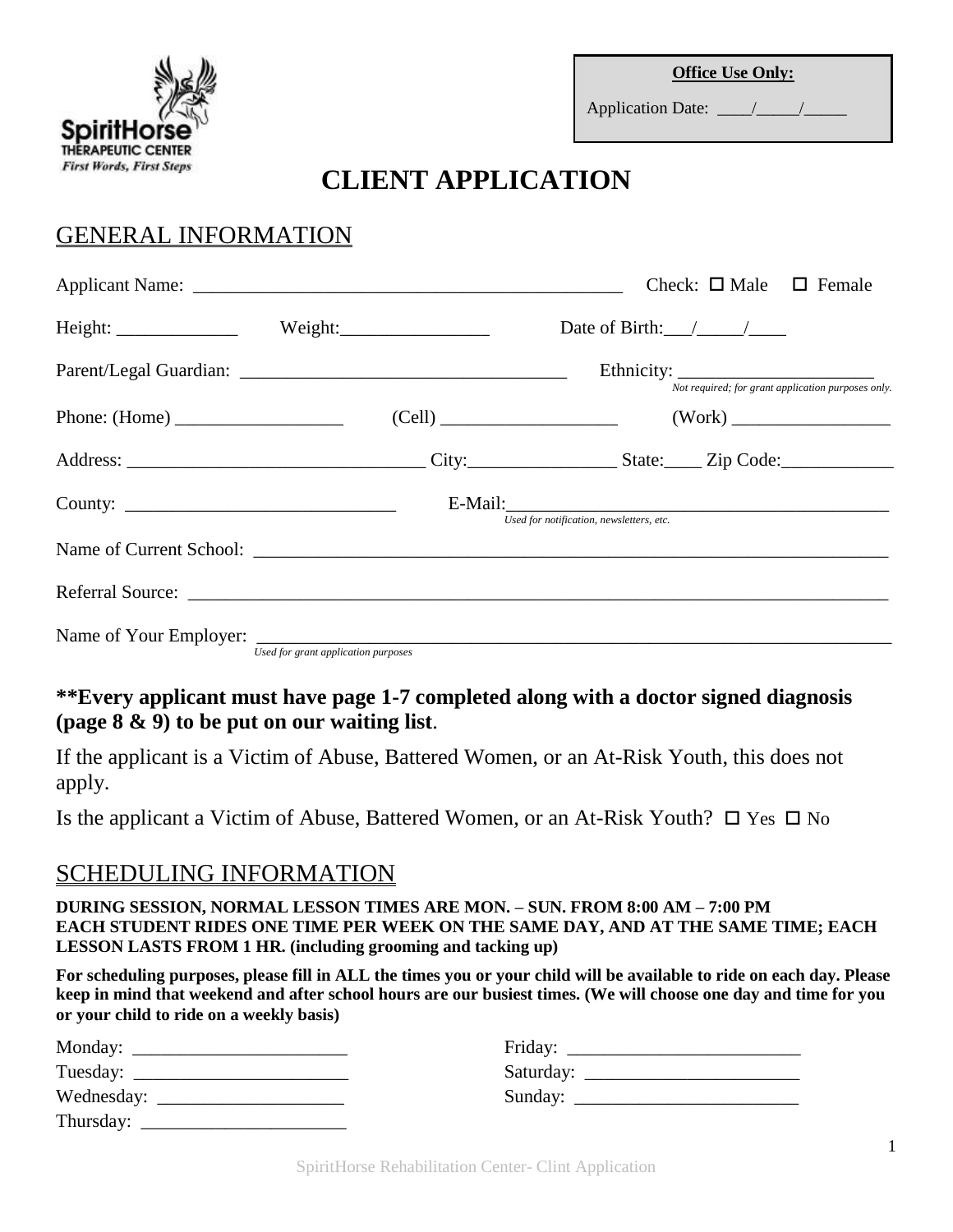# **APPLICANT HEALTH HISTORY**

| Please indicate current/past problems in the following areas (Please include triggers, if any):                                                                                                                                     |
|-------------------------------------------------------------------------------------------------------------------------------------------------------------------------------------------------------------------------------------|
| Vision: $\overline{\phantom{a}}$                                                                                                                                                                                                    |
|                                                                                                                                                                                                                                     |
|                                                                                                                                                                                                                                     |
|                                                                                                                                                                                                                                     |
|                                                                                                                                                                                                                                     |
|                                                                                                                                                                                                                                     |
|                                                                                                                                                                                                                                     |
|                                                                                                                                                                                                                                     |
|                                                                                                                                                                                                                                     |
|                                                                                                                                                                                                                                     |
|                                                                                                                                                                                                                                     |
| Pain: <u>Discovered</u> Constanting Constanting Constanting Constanting Constanting Constanting Constanting Constanting Constanting Constanting Constanting Constanting Constanting Constanting Constanting Constanting Constanting |
|                                                                                                                                                                                                                                     |
|                                                                                                                                                                                                                                     |
|                                                                                                                                                                                                                                     |
|                                                                                                                                                                                                                                     |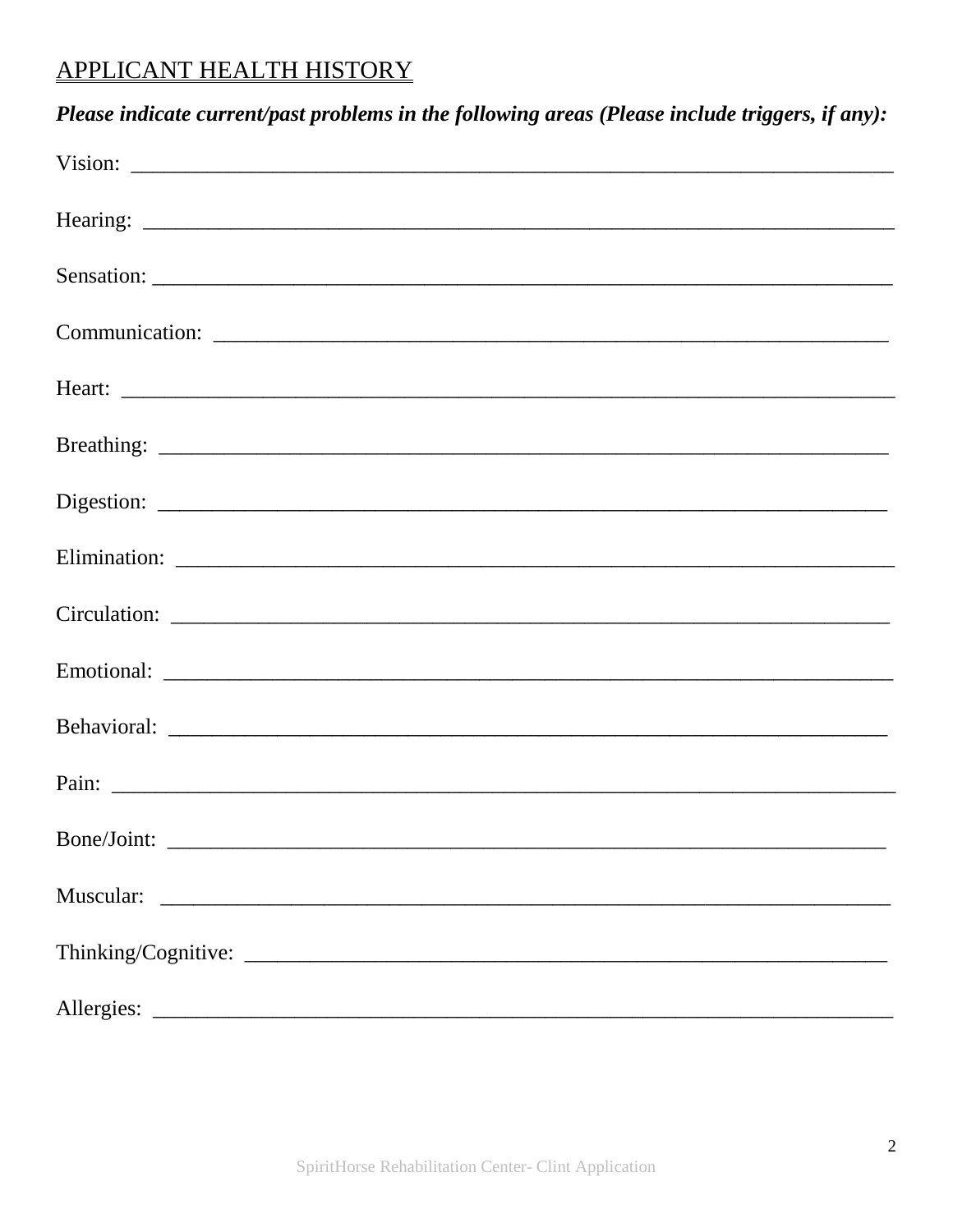# APPLICANT HEALTH HISTORY (continue)

**Current Medications of Applicant (over-the counter included):**

**Please describe applicant's FUNCTIONAL abilities and difficulties, such as: mobility skills (transfers, walking, wheelchair use, driving/bus riding):**

\_\_\_\_\_\_\_\_\_\_\_\_\_\_\_\_\_\_\_\_\_\_\_\_\_\_\_\_\_\_\_\_\_\_\_\_\_\_\_\_\_\_\_\_\_\_\_\_\_\_\_\_\_\_\_\_\_\_\_\_\_\_\_\_\_\_\_\_\_\_\_\_\_\_\_\_\_

\_\_\_\_\_\_\_\_\_\_\_\_\_\_\_\_\_\_\_\_\_\_\_\_\_\_\_\_\_\_\_\_\_\_\_\_\_\_\_\_\_\_\_\_\_\_\_\_\_\_\_\_\_\_\_\_\_\_\_\_\_\_\_\_\_\_\_\_\_\_\_\_\_\_\_\_\_

\_\_\_\_\_\_\_\_\_\_\_\_\_\_\_\_\_\_\_\_\_\_\_\_\_\_\_\_\_\_\_\_\_\_\_\_\_\_\_\_\_\_\_\_\_\_\_\_\_\_\_\_\_\_\_\_\_\_\_\_\_\_\_\_\_\_\_\_\_\_\_\_\_\_\_\_\_

\_\_\_\_\_\_\_\_\_\_\_\_\_\_\_\_\_\_\_\_\_\_\_\_\_\_\_\_\_\_\_\_\_\_\_\_\_\_\_\_\_\_\_\_\_\_\_\_\_\_\_\_\_\_\_\_\_\_\_\_\_\_\_\_\_\_\_\_\_\_\_\_\_\_\_\_\_

\_\_\_\_\_\_\_\_\_\_\_\_\_\_\_\_\_\_\_\_\_\_\_\_\_\_\_\_\_\_\_\_\_\_\_\_\_\_\_\_\_\_\_\_\_\_\_\_\_\_\_\_\_\_\_\_\_\_\_\_\_\_\_\_\_\_\_\_\_\_\_\_\_\_\_\_\_

\_\_\_\_\_\_\_\_\_\_\_\_\_\_\_\_\_\_\_\_\_\_\_\_\_\_\_\_\_\_\_\_\_\_\_\_\_\_\_\_\_\_\_\_\_\_\_\_\_\_\_\_\_\_\_\_\_\_\_\_\_\_\_\_\_\_\_\_\_\_\_\_\_\_\_\_\_

\_\_\_\_\_\_\_\_\_\_\_\_\_\_\_\_\_\_\_\_\_\_\_\_\_\_\_\_\_\_\_\_\_\_\_\_\_\_\_\_\_\_\_\_\_\_\_\_\_\_\_\_\_\_\_\_\_\_\_\_\_\_\_\_\_\_\_\_\_\_\_\_

\_\_\_\_\_\_\_\_\_\_\_\_\_\_\_\_\_\_\_\_\_\_\_\_\_\_\_\_\_\_\_\_\_\_\_\_\_\_\_\_\_\_\_\_\_\_\_\_\_\_\_\_\_\_\_\_\_\_\_\_\_\_\_\_\_\_\_\_\_\_\_\_

**\*Please describe assistance required or equipment needed:**

**Please describe applicant's SOCIAL abilities and difficulties, such as: work/school (grade completed, leisure interests, relationships-family structure, support systems, companion animals, fears/concerns, etc.):**

\_\_\_\_\_\_\_\_\_\_\_\_\_\_\_\_\_\_\_\_\_\_\_\_\_\_\_\_\_\_\_\_\_\_\_\_\_\_\_\_\_\_\_\_\_\_\_\_\_\_\_\_\_\_\_\_\_\_\_\_\_\_\_\_\_\_\_\_\_\_\_\_\_\_\_\_\_

\_\_\_\_\_\_\_\_\_\_\_\_\_\_\_\_\_\_\_\_\_\_\_\_\_\_\_\_\_\_\_\_\_\_\_\_\_\_\_\_\_\_\_\_\_\_\_\_\_\_\_\_\_\_\_\_\_\_\_\_\_\_\_\_\_\_\_\_\_\_\_\_\_\_\_\_\_

\_\_\_\_\_\_\_\_\_\_\_\_\_\_\_\_\_\_\_\_\_\_\_\_\_\_\_\_\_\_\_\_\_\_\_\_\_\_\_\_\_\_\_\_\_\_\_\_\_\_\_\_\_\_\_\_\_\_\_\_\_\_\_\_\_\_\_\_\_\_\_\_\_\_\_\_\_

\_\_\_\_\_\_\_\_\_\_\_\_\_\_\_\_\_\_\_\_\_\_\_\_\_\_\_\_\_\_\_\_\_\_\_\_\_\_\_\_\_\_\_\_\_\_\_\_\_\_\_\_\_\_\_\_\_\_\_\_\_\_\_\_\_\_\_\_\_\_\_\_

\_\_\_\_\_\_\_\_\_\_\_\_\_\_\_\_\_\_\_\_\_\_\_\_\_\_\_\_\_\_\_\_\_\_\_\_\_\_\_\_\_\_\_\_\_\_\_\_\_\_\_\_\_\_\_\_\_\_\_\_\_\_\_\_\_\_\_\_\_\_\_\_

**\*Please describe assistance required or equipment needed:**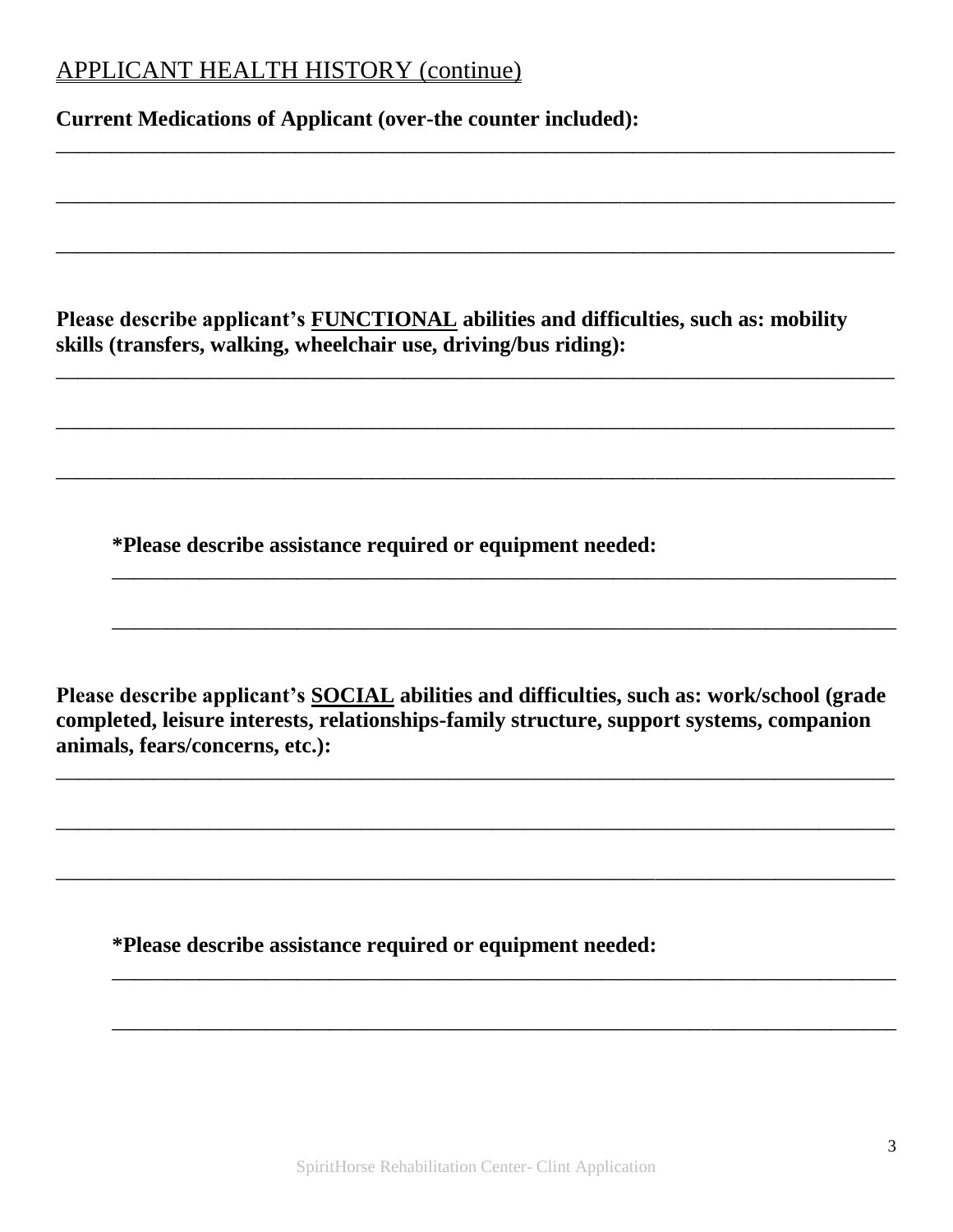# APPLICANT INFORMATION

**Goals (reason for applying; what would you like to see accomplished):**

**Please tell us about the applicant. (Likes: Favorite food, hobbies, pets, home life, siblings) (Dislikes: pets, sounds, etc.):**

\_\_\_\_\_\_\_\_\_\_\_\_\_\_\_\_\_\_\_\_\_\_\_\_\_\_\_\_\_\_\_\_\_\_\_\_\_\_\_\_\_\_\_\_\_\_\_\_\_\_\_\_\_\_\_\_\_\_\_\_\_\_\_\_\_\_\_\_\_\_\_\_\_\_\_\_\_ \_\_\_\_\_\_\_\_\_\_\_\_\_\_\_\_\_\_\_\_\_\_\_\_\_\_\_\_\_\_\_\_\_\_\_\_\_\_\_\_\_\_\_\_\_\_\_\_\_\_\_\_\_\_\_\_\_\_\_\_\_\_\_\_\_\_\_\_\_\_\_\_\_\_\_\_\_ \_\_\_\_\_\_\_\_\_\_\_\_\_\_\_\_\_\_\_\_\_\_\_\_\_\_\_\_\_\_\_\_\_\_\_\_\_\_\_\_\_\_\_\_\_\_\_\_\_\_\_\_\_\_\_\_\_\_\_\_\_\_\_\_\_\_\_\_\_\_\_\_\_\_\_\_\_

\_\_\_\_\_\_\_\_\_\_\_\_\_\_\_\_\_\_\_\_\_\_\_\_\_\_\_\_\_\_\_\_\_\_\_\_\_\_\_\_\_\_\_\_\_\_\_\_\_\_\_\_\_\_\_\_\_\_\_\_\_\_\_\_\_\_\_\_\_\_\_\_\_\_\_\_\_ \_\_\_\_\_\_\_\_\_\_\_\_\_\_\_\_\_\_\_\_\_\_\_\_\_\_\_\_\_\_\_\_\_\_\_\_\_\_\_\_\_\_\_\_\_\_\_\_\_\_\_\_\_\_\_\_\_\_\_\_\_\_\_\_\_\_\_\_\_\_\_\_\_\_\_\_\_ \_\_\_\_\_\_\_\_\_\_\_\_\_\_\_\_\_\_\_\_\_\_\_\_\_\_\_\_\_\_\_\_\_\_\_\_\_\_\_\_\_\_\_\_\_\_\_\_\_\_\_\_\_\_\_\_\_\_\_\_\_\_\_\_\_\_\_\_\_\_\_\_\_\_\_\_\_

\_\_\_\_\_\_\_\_\_\_\_\_\_\_\_\_\_\_\_\_\_\_\_\_\_\_\_\_\_\_\_\_\_\_\_\_\_\_\_\_\_\_\_\_\_\_\_\_\_\_\_\_\_\_\_\_\_\_\_\_\_\_\_\_\_\_\_\_\_\_\_\_\_\_\_\_\_ \_\_\_\_\_\_\_\_\_\_\_\_\_\_\_\_\_\_\_\_\_\_\_\_\_\_\_\_\_\_\_\_\_\_\_\_\_\_\_\_\_\_\_\_\_\_\_\_\_\_\_\_\_\_\_\_\_\_\_\_\_\_\_\_\_\_\_\_\_\_\_\_\_\_\_\_\_ \_\_\_\_\_\_\_\_\_\_\_\_\_\_\_\_\_\_\_\_\_\_\_\_\_\_\_\_\_\_\_\_\_\_\_\_\_\_\_\_\_\_\_\_\_\_\_\_\_\_\_\_\_\_\_\_\_\_\_\_\_\_\_\_\_\_\_\_\_\_\_\_\_\_\_\_\_

**What types of things work best for the applicant in terms of rewards and motivation?**

## **How does the applicant best communicate with others?**

□ Spoken Language

- Written Language
- $\Box$  Sign Language  $\Box$ ASL  $\Box$ E/E
	- $\Box$  Communication device

Combination of the above (please describe)

## **Does the applicant use:**

- $\Box$  Echolalia (repeating words without regard for meaning)
- $\Box$  Stemming (rocking, spinning, hand flapping)
- $\Box$  Self Regulatory Behavior (Please describe how the applicant uses this self soothing behavior):

 $\overline{a_1}$  ,  $\overline{a_2}$  ,  $\overline{a_3}$  ,  $\overline{a_4}$  ,  $\overline{a_5}$  ,  $\overline{a_6}$  ,  $\overline{a_7}$  ,  $\overline{a_8}$  ,  $\overline{a_9}$  ,  $\overline{a_9}$  ,  $\overline{a_9}$  ,  $\overline{a_9}$  ,  $\overline{a_9}$  ,  $\overline{a_9}$  ,  $\overline{a_9}$  ,  $\overline{a_9}$  ,  $\overline{a_9}$  ,

\_\_\_\_\_\_\_\_\_\_\_\_\_\_\_\_\_\_\_\_\_\_\_\_\_\_\_\_\_\_\_\_\_\_\_\_\_\_\_\_\_\_\_\_\_\_\_\_\_\_\_\_\_\_\_\_\_\_\_\_\_\_\_\_\_\_

\_\_\_\_\_\_\_\_\_\_\_\_\_\_\_\_\_\_\_\_\_\_\_\_\_\_\_\_\_\_\_\_\_\_\_\_\_\_\_\_\_\_\_\_\_\_\_\_\_\_\_\_\_\_\_\_\_\_\_\_\_\_\_\_\_\_\_\_\_\_\_\_ \_\_\_\_\_\_\_\_\_\_\_\_\_\_\_\_\_\_\_\_\_\_\_\_\_\_\_\_\_\_\_\_\_\_\_\_\_\_\_\_\_\_\_\_\_\_\_\_\_\_\_\_\_\_\_\_\_\_\_\_\_\_\_\_\_\_\_\_\_\_\_\_

## **Do changes in the applicant's environment affect their behavior?**

 $\Box$  Never  $\Box$  Sometimes  $\Box$  Frequently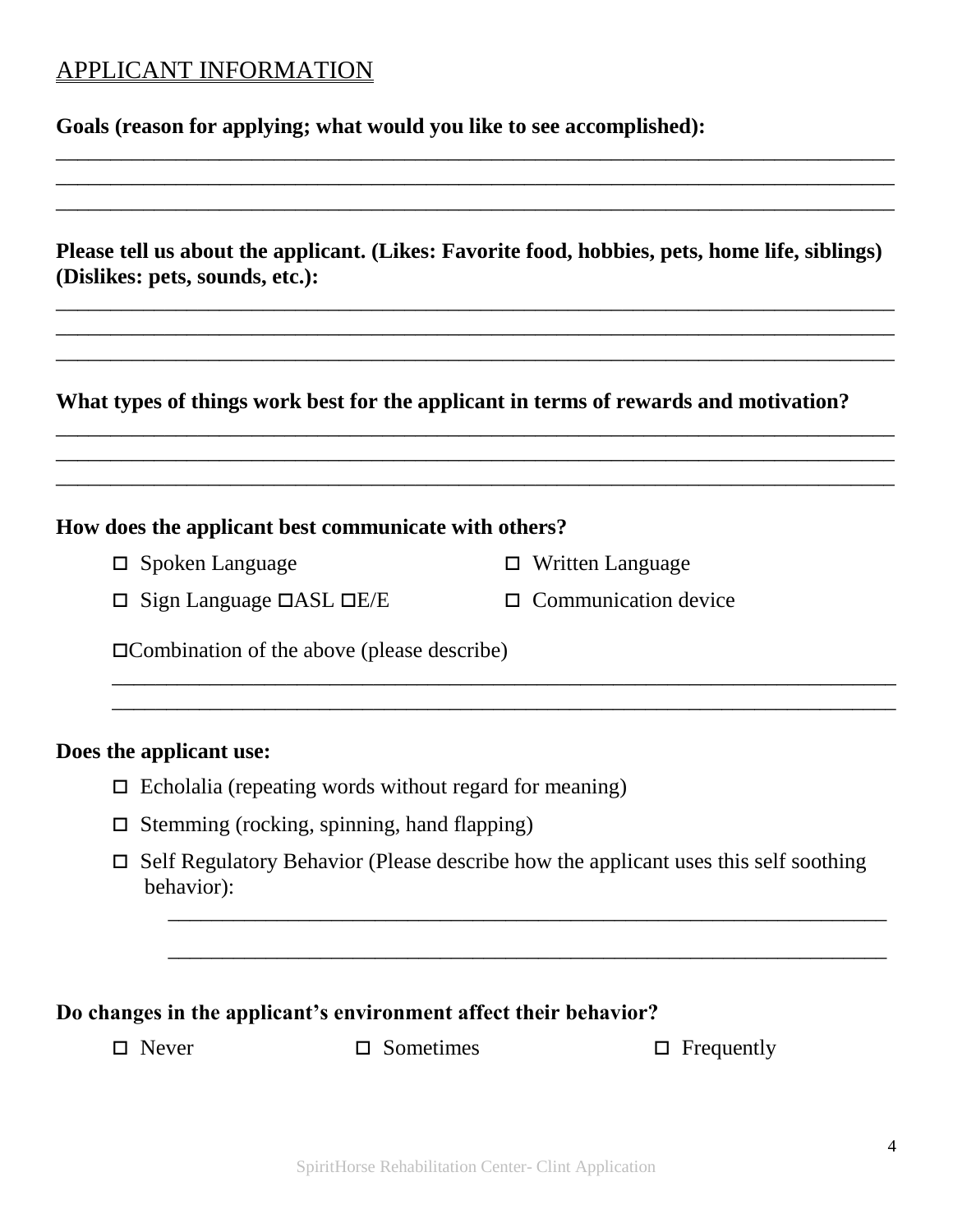## AUTHORIZATION FOR EMERGENCY MEDICAL TREATMENT

| Applicant's Address: _______________________________City: ______________________State: ______ Zip Code: |                         |
|---------------------------------------------------------------------------------------------------------|-------------------------|
|                                                                                                         |                         |
| Physician's Name: Physician's Name: (2003)                                                              |                         |
|                                                                                                         |                         |
| Allergies to Medications:                                                                               |                         |
|                                                                                                         |                         |
|                                                                                                         |                         |
| <b>Emergency Contacts:</b>                                                                              | Relation: Phone: (2010) |
|                                                                                                         | Relation: Phone: (2010) |
|                                                                                                         | Relation: Phone: (2010) |

In the event emergency medical aid /treatment is required due to illness or injury during the process of receiving services, or while being on the property of the agency, I authorize SpiritHorse Rehabilitation Center to:

- 1. Secure and retain medical treatment and transportation if needed.
- 2. Release volunteer records upon request to the authorized individual or agency involved in the medical emergency treatment.

\*(Please sign the CONSENT PLAN or the NON-CONSENT PLAN on next page)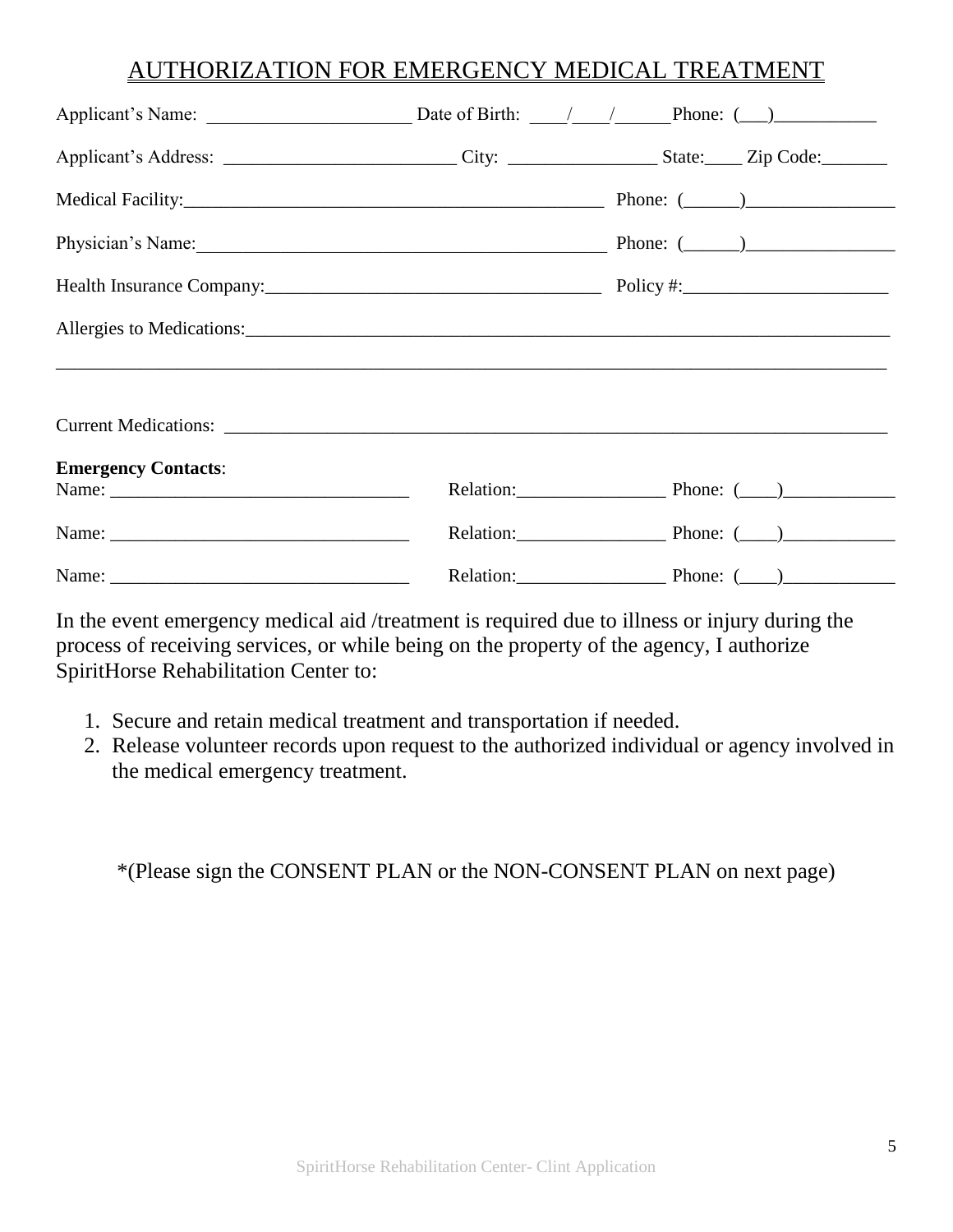# **AUTHORIZATION FOR EMERGENCY MEDICAL TREATMENT**

## **Consent Plan**

I *DO* give authorization that may include x-ray, surgery, hospitalization, medication, and any treatment procedure deemed "life saving" by the physician. This provision will only be invoked if the emergency contact person(s) above is unable to be reached.

## **If under 18 years of age, parent/guardian signature required below**.

Signature: \_\_\_\_\_\_\_\_\_\_\_\_\_\_\_\_\_\_\_\_\_\_\_\_\_\_\_\_\_\_\_\_\_\_\_\_\_\_\_ Date: \_\_\_\_/\_\_\_\_/\_\_\_\_\_\_\_\_

## **Non-Consent Plan**

I **DO NOT** give my consent for emergency medical treatment aid in the case of illness or injury during the process of receiving services or while being on the property of the agency. In the event emergency treatment aid is required; I wish the following procedures to take place:

| If under 18 years of age, parent/guardian signature required below.                    |                                                                                                                                                                                                        |
|----------------------------------------------------------------------------------------|--------------------------------------------------------------------------------------------------------------------------------------------------------------------------------------------------------|
|                                                                                        |                                                                                                                                                                                                        |
| authorize the use and reproduction by SpiritHorse Rehabilitation Center of any and all | photographs, video/audio materials taken of me for the purpose of on-going studies, educational<br>activities, exhibitions, promotional materials or for any other use for the benefit of the program. |
|                                                                                        |                                                                                                                                                                                                        |
| If under 18 years of age, parent/guardian signature required below.                    |                                                                                                                                                                                                        |
|                                                                                        |                                                                                                                                                                                                        |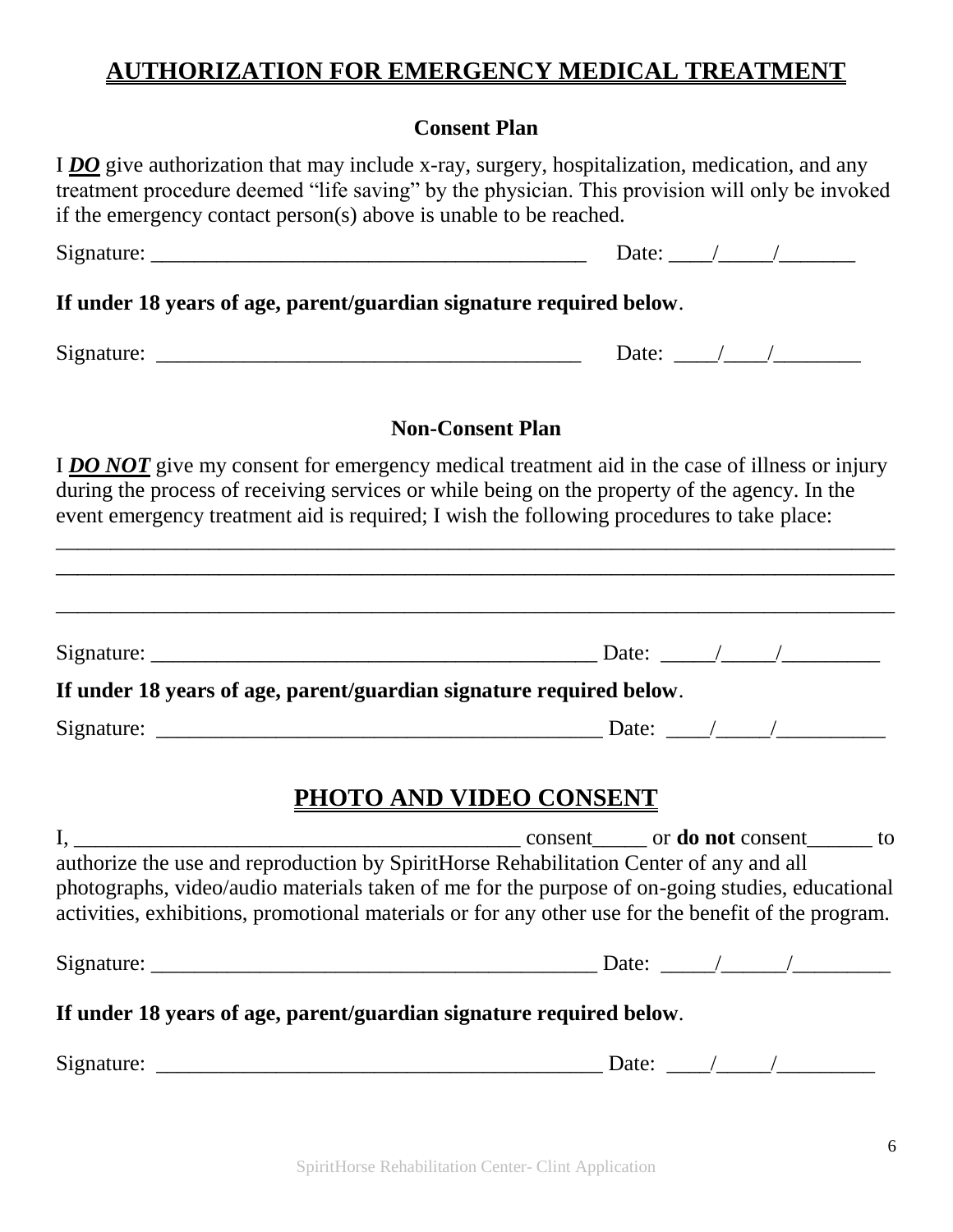# SPIRITHORSE REHABILITATION CENTER

# RELEASE OF LIABILITY

This Release of Liability is made and entered into on this date  $\frac{1}{\sqrt{1-\frac{1}{\sqrt{1-\frac{1}{\sqrt{1-\frac{1}{\sqrt{1-\frac{1}{\sqrt{1-\frac{1}{\sqrt{1-\frac{1}{\sqrt{1-\frac{1}{\sqrt{1-\frac{1}{\sqrt{1-\frac{1}{\sqrt{1-\frac{1}{\sqrt{1-\frac{1}{\sqrt{1-\frac{1}{\sqrt{1-\frac{1}{\sqrt{1-\frac{1}{\sqrt{1-\frac{1}{\sqrt{1-\frac{1}{\sqrt{1-\frac{$ 

Charles I. Fletcher (Executive Director) and SpiritHorse Rehabilitation Center and

\_\_\_\_\_\_\_\_\_\_\_\_\_\_\_\_\_\_\_\_\_\_\_\_\_\_\_\_\_\_\_\_\_

(The Participant); and, if Participant is a minor, their Parent or Legal Guardian \_\_\_\_\_\_\_\_\_\_\_\_\_\_\_\_\_\_\_\_\_\_\_\_\_\_\_\_\_\_\_\_\_\_.

In return for use, today and on future dates, of the property, facility and services of the Executive Director, the Participant,

his heirs, assigns and legal representatives, hereby expressly agree to the following:

- 1. It is the responsibility of the Participant to carry full and complete insurance coverage on his/her horse if he/she owns or leases one, personal property, and him/her self.
- 2. Participant agrees to assume Any And All Risks Involved In Or Arising From Participant's Use Of Or Presence upon SpiritHorse Rehabilitation Center and the Executive Director's Property and Facility including without limitation the risk of death, bodily injury, property damage, all kicks, bites, collisions with vehicles, horses, or stationary objects, fire or explosion, the unavailability of emergency care, or the negligence or deliberate act of another person.
- 3. Participant agrees to hold SpiritHorse Rehabilitation Center, the Executive Director and all its successors, assigns, subsidiaries, franchises, affiliates, officers, directors, employees and agents completely harmless and not liable, and releases them from all liability whatsoever, and Agrees Not To Sue them on account of, or in connection with any claims, causes of action, injuries, damages, costs or expenses arising out of the Participant's use of or presence upon SpiritHorse Rehabilitation Center, and the Executive Director's property and facility, including without limitation, those based on death, bodily injury, or property damage, including consequential damages.
- 4. Participant agrees to waive the protection afforded by any statute or law in any jurisdiction whose purpose, substance and/or effect is to provide that a general release shall not extend to claims, material or otherwise which the person giving the release does not know or suspect to exist at the time of executing this release.
- 5. Participant agrees to indemnify and defend SpiritHorse Rehabilitation Center and the Executive Director against, and hold it harmless from any and all claims, causes of action, damages judgments, costs or expenses, including attorney's fees, which in any way arise from the Participant's use of or presence upon SpiritHorse Rehabilitation Center and the Executive Director's property or facility.
- 6. Participant agrees to abide by all of SpiritHorse Rehabilitation Center's and the Executive Director's safety rules and regulations.
- 7. If Participant is using his/her horse, the horse shall be free from infection, contagious or transmittable disease. SpiritHorse Rehabilitation Center and the Executive Director reserve the right to refuse horse if not in proper health, or is deemed dangerous or undesirable.
- 8. This contract is non-assignable and non-transferable, and is made and entered into in the State of Texas, and shall be enforced and interpreted under the laws of this State. Should any be in conflict with State law, then that clause is null and void. When SpiritHorse Rehabilitation Center, the Executive Director and Participant, or Participant's Parent or Legal Guardian if Participant is a minor, sign this contract, it will then be binding on both parties, subject to the above terms and conditions.
- 9. Warning: Under Texas law (Chapter 87 Civil Practice and Remedies code) an Equine Professional is not liable for an injury to and/or the death of a participant in equine activities resulting from the inherent risks of equine activities.

| Signature:                                                         |  |  |
|--------------------------------------------------------------------|--|--|
| If under 18 vears of age, parent/guardian signature required below |  |  |

**If under 18 years of age, parent/guardian signature required below**.

 $Signature:$  Date:  $\qquad$  /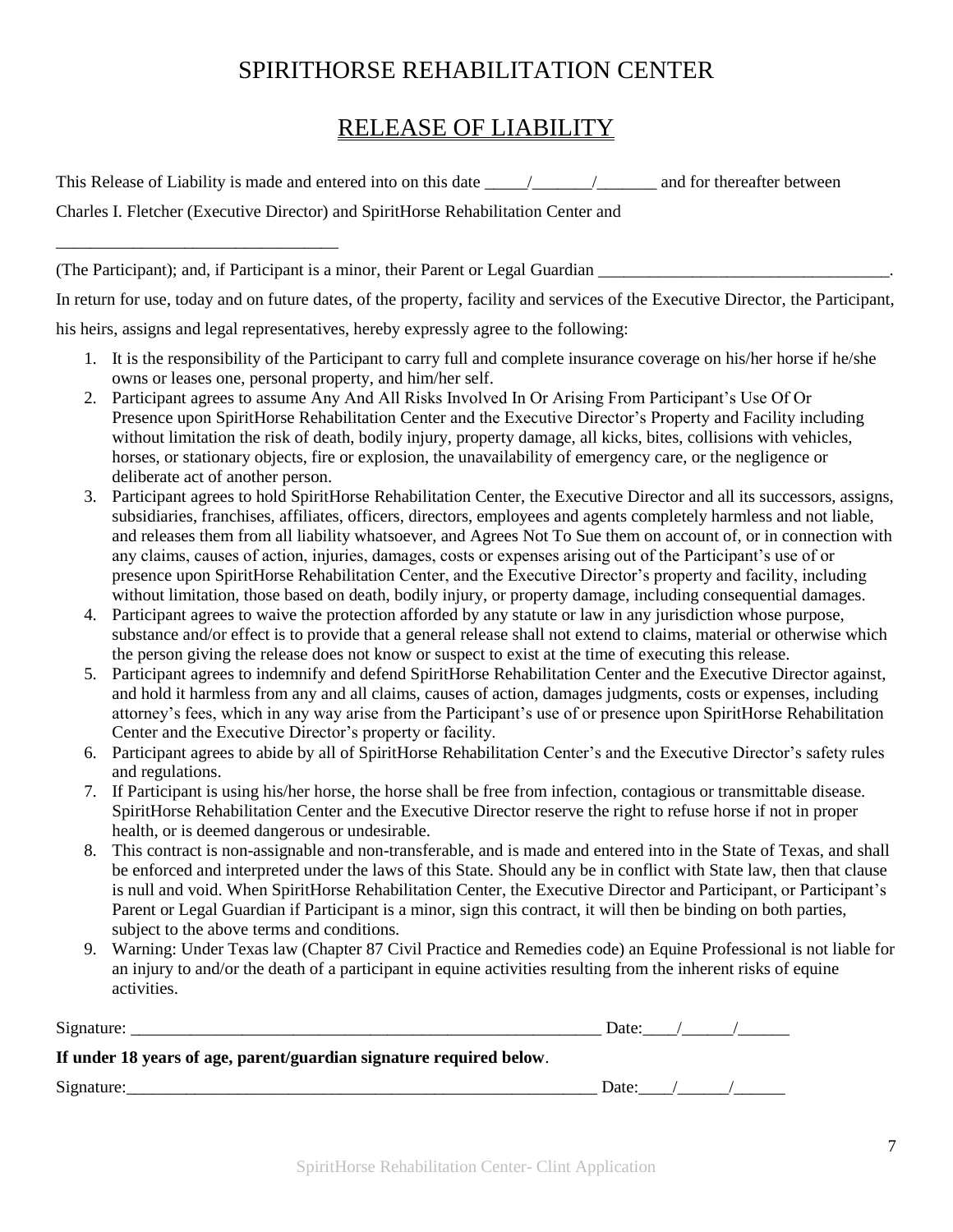## PHYSICIAN'S PRESCRIPTION

Dear Physician:

Your patient \_\_\_\_\_\_\_\_\_\_\_\_\_\_\_\_\_\_\_\_\_\_\_\_\_\_\_\_\_\_\_\_\_\_\_\_\_\_\_\_\_ is interested in participating in supervised equestrian activities. In order to safely provide this service, our operating center requests that you complete/update the Medical History & Physician's Statement. Please note that the following conditions may suggest precautions and contraindications to therapeutic horseback riding. Therefore, when completing this form, please note whether these conditions are present, and to what degree.

#### **ORTHOPEDIC**

Atlantoaxial Instability - include neurologic symptoms Coxa Arthrosis Cranial Deficits Heterotopic Ossification/Myositis Ossifications Joint Subluxation Dislocation **Osteoporosis** Pathologic Fractures Spinal Fusion / Fixation Spinal Instability /Abnormalities

#### **NEUROLOGIC**

Hydrocephalus / Shunt Seizure Spina Bifida / Chiari II malformation/Tethered Cord Hydromyelia

#### **OTHER**

Indwelling Catheters Medications - i.e. photosensitivity Skin Breakdown

*Thank you very much for your assistance. If you have any questions or concerns regarding this patient's participation in therapeutic equine activities, please feel free to contact the operating center at the address and phone indicated below. Sincerely, SpiritHorse Rehabilitation Center*

## **Physician's Prescription**

|  |  | Client's Name: |  |
|--|--|----------------|--|
|--|--|----------------|--|

Phone:  $($ 

### **Prescription for Therapeutic Horseback Riding**

Prescription, where appropriate for evaluation and treatment by a Physical, Occupational and/or Speech Therapist in conjunction with SpiritHorse Rehabilitation Center.

Recommended Frequency:

Precautions:

Physician's Signature: \_\_\_\_\_\_\_\_\_\_\_\_\_\_\_\_\_\_\_\_\_\_\_\_\_\_\_\_\_\_\_\_\_\_\_\_\_\_ Date: \_\_\_\_/\_\_\_\_\_/\_\_\_\_\_\_\_\_

Return To: SpiritHorse Rehabilitation Center, 10363 Fort Davis Trail, San Antonio, Texas 78245 (210) 593-8274

### **MEDICAL/PSYCHOLOGICAL**

Allergies Animal Abuse Physical/Sexual Emotional Abuse Blood Pressure Control Dangerous to self or others Exacerbations of medical conditions Fire Settings Heart Conditions Hemophilia Medical Instability **Migraines** PVD Respiratory Compromise Recent Surgeries Substance Abuse Thought Control Disorder Weight Control Disorder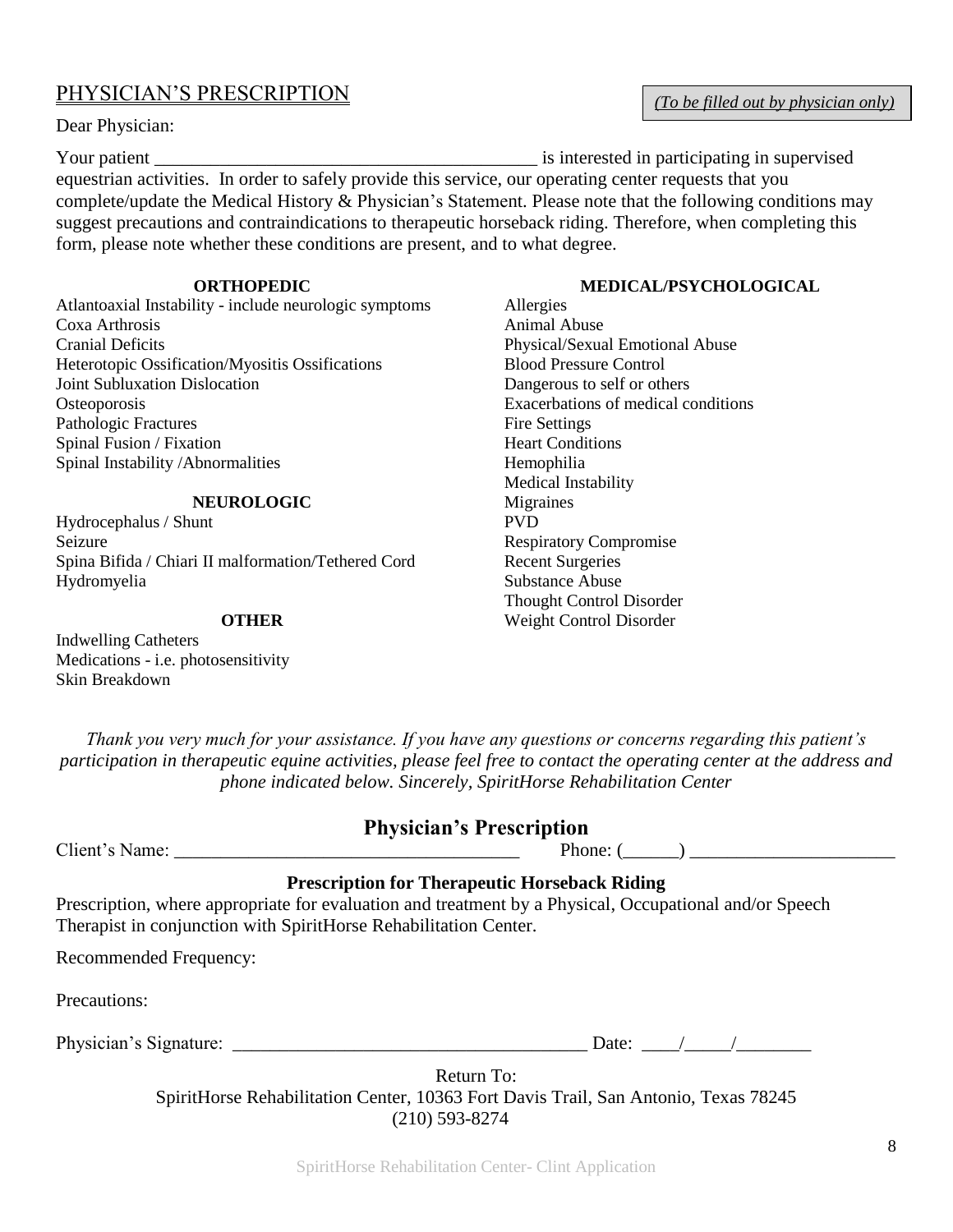| <u>MEDICAL HISTORY &amp; PHYSICIAN'S STATEMENT</u> | (To be filled out by physician only)                                           |
|----------------------------------------------------|--------------------------------------------------------------------------------|
|                                                    |                                                                                |
|                                                    |                                                                                |
|                                                    |                                                                                |
|                                                    |                                                                                |
|                                                    |                                                                                |
| Shunt Present: $\Box$ Yes $\Box$ No                | Date of Last Revision: $\frac{\sqrt{2}}{2}$                                    |
|                                                    |                                                                                |
|                                                    |                                                                                |
|                                                    | <b>Mobility:</b>                                                               |
| Independent Ambulation: $\square$ Yes $\square$ No | Wheelchair: $\square$ Yes $\square$ No                                         |
| Assisted Ambulation: $\square$ Yes $\square$ No    |                                                                                |
|                                                    | <b>For Those With Down Syndrome:</b>                                           |
|                                                    |                                                                                |
|                                                    |                                                                                |
|                                                    |                                                                                |
|                                                    | PLEASE INDICATE CURRENT/PAST DIFFICULTIES IN SYSTEMS/AREAS; INCLUDE SURGURIES: |
|                                                    |                                                                                |
|                                                    |                                                                                |
|                                                    |                                                                                |
|                                                    |                                                                                |
|                                                    |                                                                                |
|                                                    |                                                                                |
|                                                    |                                                                                |
|                                                    |                                                                                |
|                                                    |                                                                                |
|                                                    |                                                                                |
|                                                    |                                                                                |
|                                                    |                                                                                |
|                                                    |                                                                                |
|                                                    |                                                                                |
|                                                    |                                                                                |
|                                                    |                                                                                |
|                                                    |                                                                                |
|                                                    |                                                                                |
|                                                    |                                                                                |

**Rehabilitation Center will weigh the medical information above, against the existing precautions and contraindications. I concur with a review of this person's abilities/limitations by a licensed/credentialed health professional (eg. PT, OT, Speech, Psychologist, etc.) in the implementations of an effective equestrian program.**

| Name<br>THE | . .<br>$2n$ se<br>-40<br>____________<br>_______<br>___________ |
|-------------|-----------------------------------------------------------------|
|             |                                                                 |

| $\sim$<br>∍natur∈<br>\10<br>. | Jate |  |  |
|-------------------------------|------|--|--|
|                               |      |  |  |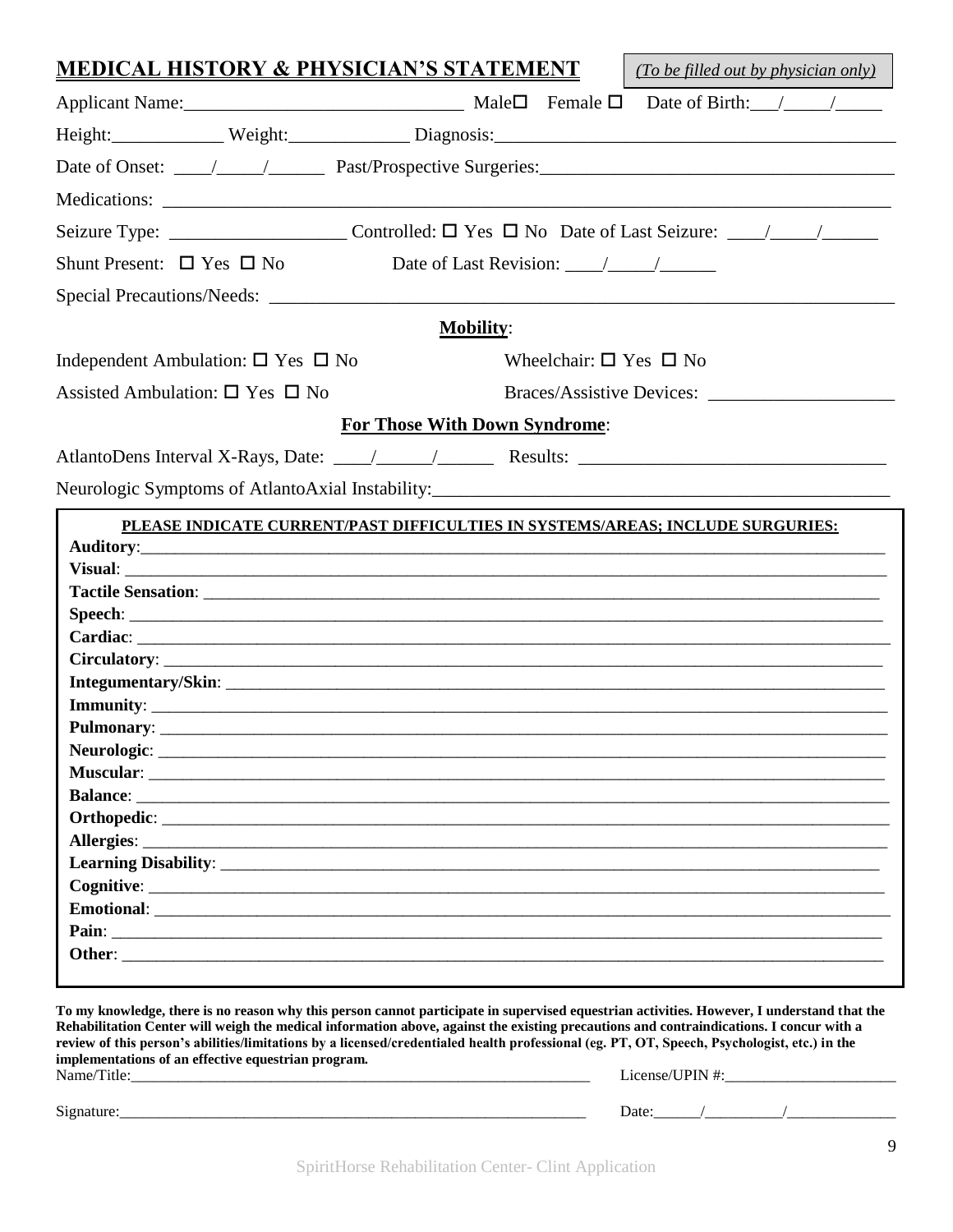## PHYSICAL/OCCUPATIONAL THERAPY QUESTIONNAIRE

*(To be filled out by therapist only)*

| <b>Client Name:</b> | DOB:             | Age: |
|---------------------|------------------|------|
| Address:            |                  |      |
| Diagnosis:          | Date of Request: |      |

The above named client has applied for Therapeutic Horseback Riding Sessions at SpiritHorse. So that we may design a riding program to best accommodate and benefit this person, we would appreciate your input. It is our intent to use our program as an extension of the services you provide; therefore, the following information is very helpful to us. We want to assimilate your goals (both short term and long term) into ours for this person.

Specific Physical Therapy Needs to Address:

Current Treatment Goals: (we set 8-10 goals and evaluate progress every 12 weeks)

Recommended Gross Motor Activities:

Any Helpful Hints for Working with This Person:

\_\_\_\_\_\_\_\_\_\_\_\_\_\_\_\_\_\_\_\_\_\_\_\_\_\_\_\_\_\_\_\_\_\_\_\_\_\_\_\_\_\_\_\_\_\_\_\_\_\_\_\_\_\_\_\_\_\_\_ \_\_\_\_\_/\_\_\_\_\_\_/\_\_\_\_\_\_\_\_\_

**Physical/Occupational Therapist (Please Sign)** Date

Return To: SpiritHorse Rehabilitation Center 10363 Fort Davis Trail, San Antonio, Texas 78245 (210)593-8274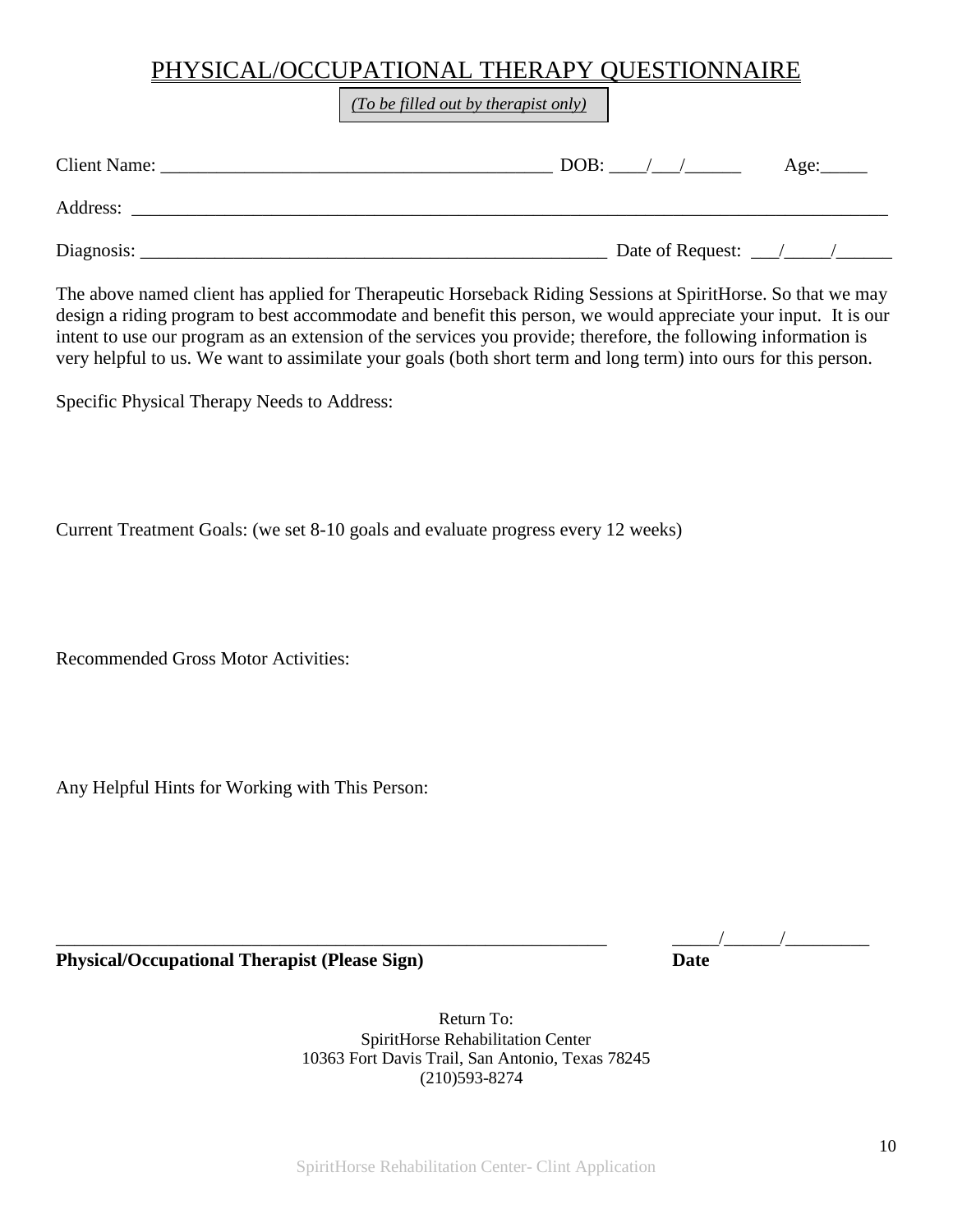## SPECIAL EDUCATION TEACHER QUESTIONNAIRE

*(To be filled out by special education teacher only)*

| Client Name: |                                       | Age: $\_\_\_\_\_\_\_\_\_\_\_\_\_\_\_\_\_\_\_\_\_\_\_\_\_\_\_\_\_\_\_\_$ |
|--------------|---------------------------------------|-------------------------------------------------------------------------|
| Address:     |                                       |                                                                         |
| Diagnosis:   | Date of Request: $\frac{\sqrt{2}}{2}$ |                                                                         |

The above named client has applied for Therapeutic Horseback Riding Sessions at SpiritHorse. So that we may design a riding program to best accommodate and benefit this person, we would appreciate your input. It is our intent to use our program as an extension of the services you provide; therefore, the following information is very helpful to us. We want to assimilate your goals (both short term and long term) into ours for this person.

Specific Cognitive and/or Behavioral Needs to Address:

Current Treatment Goals: (we set 8-10 goals and evaluate progress every 12 weeks)

Recommended Activities:

Any Helpful Hints for Working with This Person:

**Special Education Teacher (Please Sign)** Date

\_\_\_\_\_\_\_\_\_\_\_\_\_\_\_\_\_\_\_\_\_\_\_\_\_\_\_\_\_\_\_\_\_\_\_\_\_\_\_\_\_\_\_\_\_\_\_\_\_\_\_\_\_\_\_\_\_\_\_ \_\_\_\_\_/\_\_\_\_\_\_/\_\_\_\_\_\_\_\_\_

Return To: SpiritHorse Rehabilitation Center 10363 Fort Davis Trail, San Antonio, Texas 78245 (210)593-8274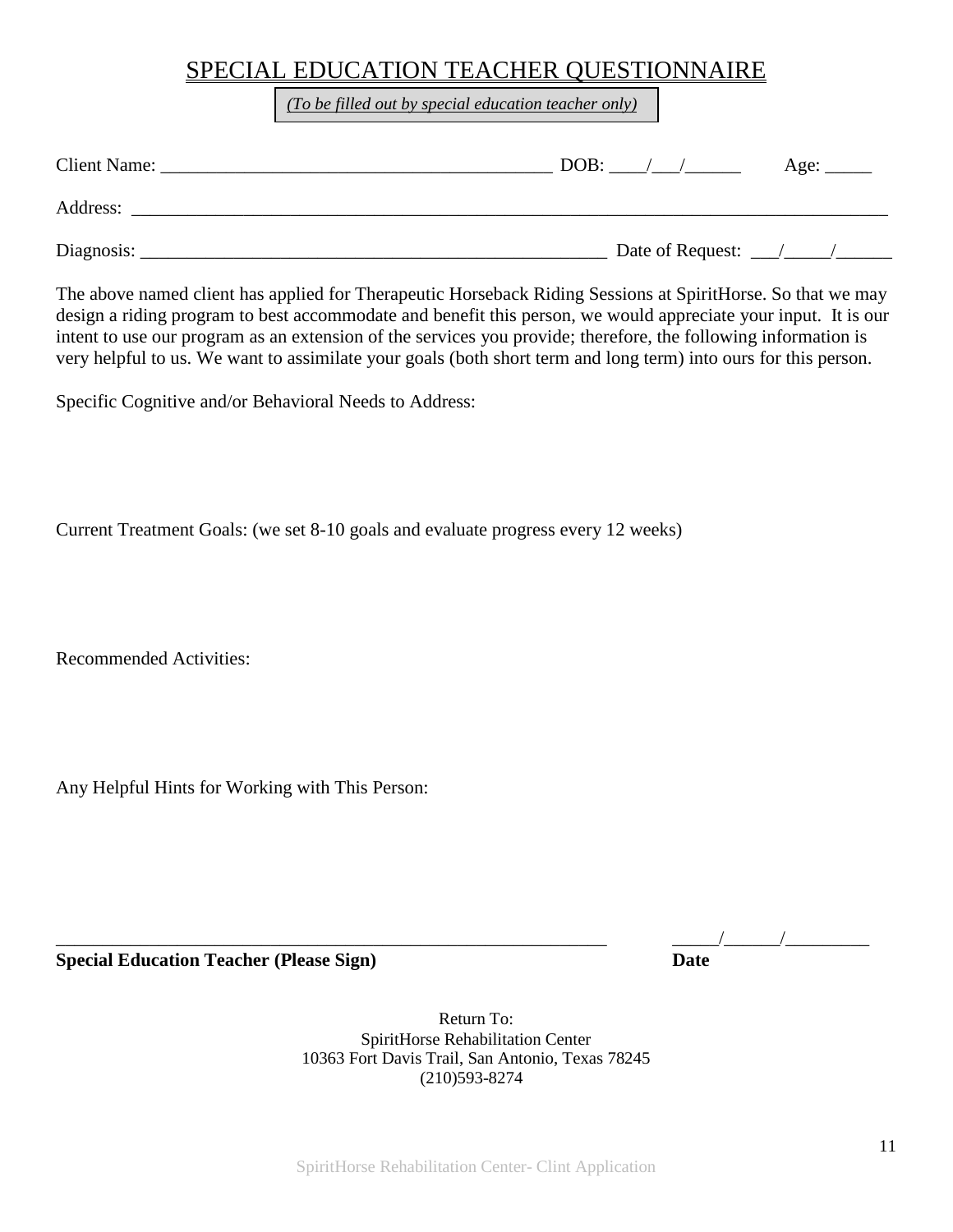# BEHAVIORAL THERAPY QUESTIONNAIRE

*(To be filled out by therapist only)*

| <b>Client Name:</b> | DOB:                                  | Age: |
|---------------------|---------------------------------------|------|
| Address:            |                                       |      |
| Diagnosis:          | Date of Request: $\frac{\sqrt{2}}{2}$ |      |

The above named client has applied for Therapeutic Horseback Riding Sessions at SpiritHorse. So that we may design a riding program to best accommodate and benefit this person, we would appreciate your input. It is our intent to use our program as an extension of the services you provide; therefore, the following information is very helpful to us. We want to assimilate your goals (both short term and long term) into ours for this person.

Specific Behavioral Therapy Needs to Address:

Current Treatment Goals: (we set 8-10 goals and evaluate progress every 12 weeks)

Recommended Activities:

Any Helpful Hints for Working with This Person:

**Behavioral Therapist (Please Sign)** Date

\_\_\_\_\_\_\_\_\_\_\_\_\_\_\_\_\_\_\_\_\_\_\_\_\_\_\_\_\_\_\_\_\_\_\_\_\_\_\_\_\_\_\_\_\_\_\_\_\_\_\_\_\_\_\_\_\_\_\_ \_\_\_\_\_/\_\_\_\_\_\_/\_\_\_\_\_\_\_\_\_

Return To: SpiritHorse Rehabilitation Center 10363 Fort Davis Trail, San Antonio, Texas 78245 (210)593-8274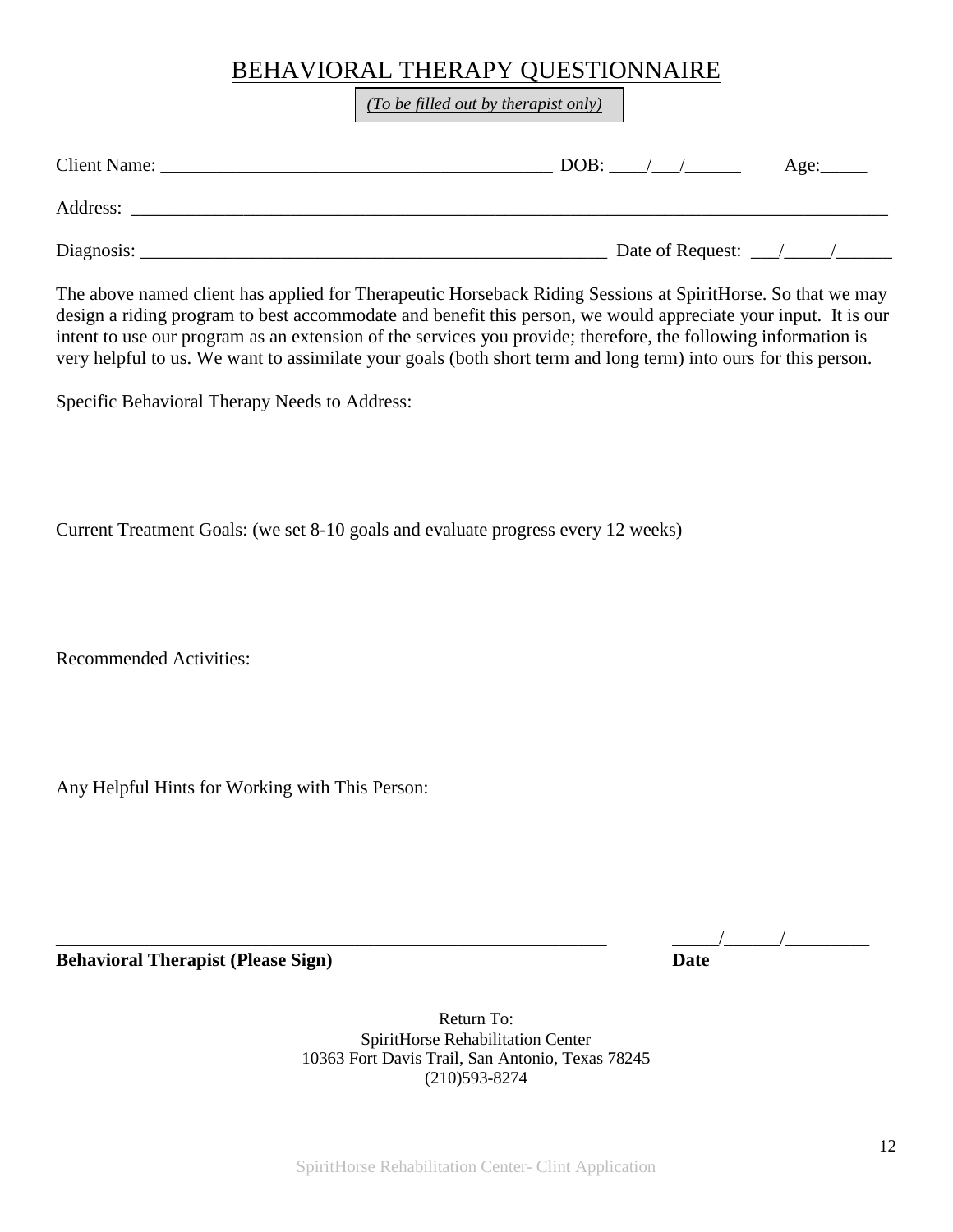# SPEECH THERAPY QUESTIONNAIRE

*(To be filled out by therapist only)*

| <b>Client Name:</b> | DOB:                                  | Age: |
|---------------------|---------------------------------------|------|
| Address:            |                                       |      |
| Diagnosis:          | Date of Request: $\frac{\sqrt{2}}{2}$ |      |

The above named client has applied for Therapeutic Horseback Riding Sessions at SpiritHorse. So that we may design a riding program to best accommodate and benefit this person, we would appreciate your input. It is our intent to use our program as an extension of the services you provide; therefore, the following information is very helpful to us. We want to assimilate your goals (both short term and long term) into ours for this person.

Specific Speech Therapy Needs to Address:

Current Treatment Goals: (we set 8-10 goals and evaluate progress every 12 weeks)

Recommended Oral Motor Activities:

Any Helpful Hints for Working with This Person:

**Speech Therapist (Please Sign)** Date

\_\_\_\_\_\_\_\_\_\_\_\_\_\_\_\_\_\_\_\_\_\_\_\_\_\_\_\_\_\_\_\_\_\_\_\_\_\_\_\_\_\_\_\_\_\_\_\_\_\_\_\_\_\_\_\_\_\_\_ \_\_\_\_\_/\_\_\_\_\_\_/\_\_\_\_\_\_\_\_\_

Return To: SpiritHorse Rehabilitation Center 10363 Fort Davis Trail, San Antonio, Texas 78245 (210)593-8274 [www.spirithorsetherapy.com](http://www.spirithorsetherapy.com/) email: [brandi.spirithorse@gmail.com](mailto:brandi.spirithorse@gmail.com)